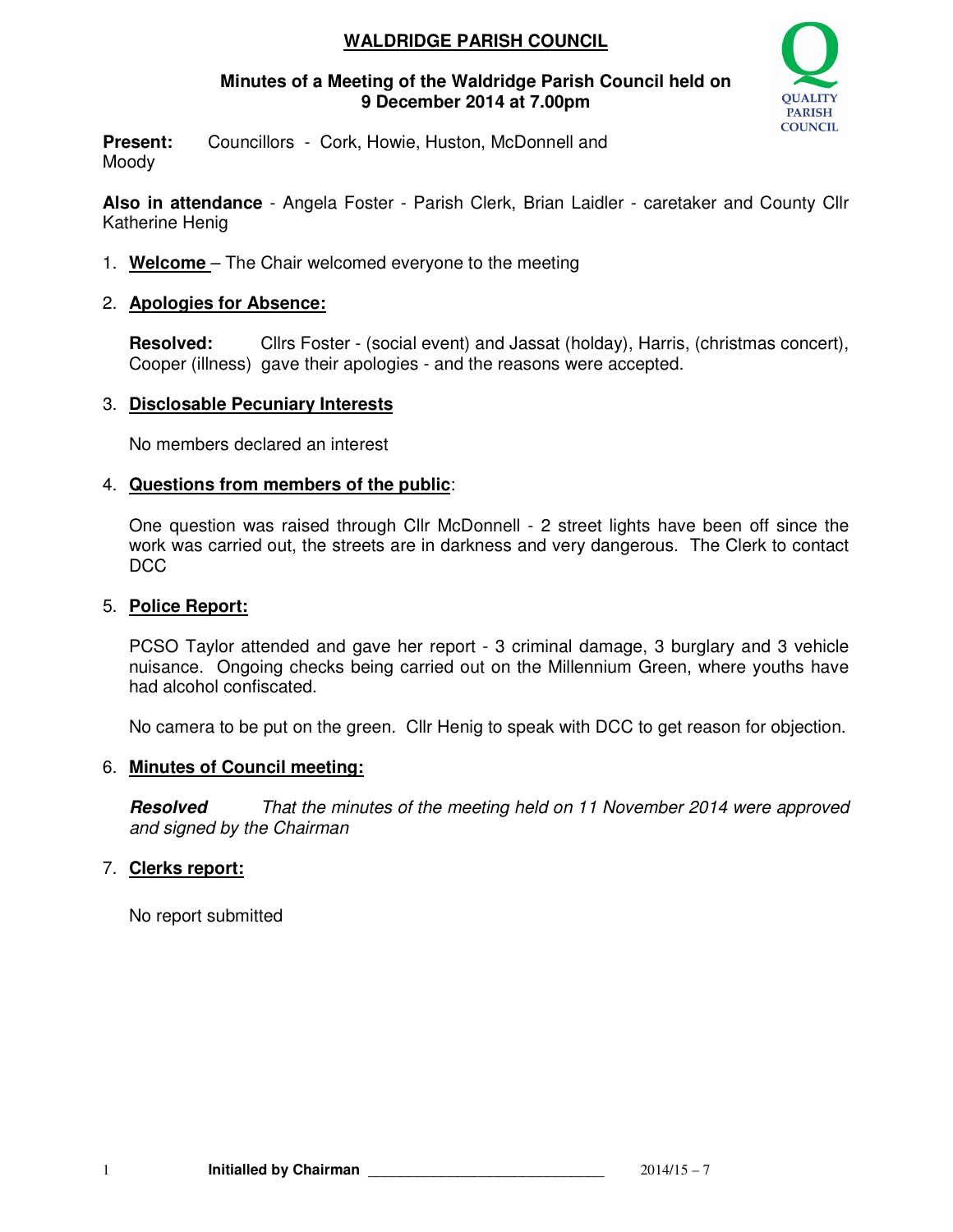### 8. **Parish Matters and on-going items**

### a) **Planning applications received**

## **To consider any planning applications received after the agenda was published.**

|  | DM/14/03400/TPO | Waldridge House<br><b>Waldridge Road</b><br>Waldridge<br>Chester-le-Street<br>DH <sub>2</sub> 3SJ | Fell 1 no Elm Tree (TPO 25) |
|--|-----------------|---------------------------------------------------------------------------------------------------|-----------------------------|
|--|-----------------|---------------------------------------------------------------------------------------------------|-----------------------------|

**Resolved:** Only agree to this if the tree is diseased.

b) **To consider any planning applications received after the agenda was published.** 

| DM/14/03633/FPA 3 Poppyfields |                   | Erection of single-storey      |  |
|-------------------------------|-------------------|--------------------------------|--|
|                               | Chester-le-Street | extension at rear of dwelling. |  |
|                               | DH2 2NA           |                                |  |

**Resolved:** To recommend approval

c) **County Councillors report –** Cllr Henig submitted her report covering:

**Traffic management** - Community speed involvement / Parking in Waldridge Village

**Other issues** - Fly-tipping / Chairman's medal

**Resolved:** The report was noted. All matters accepted.

d) **Fitness equipment monthly inspections –** The equipment has been inspected. No more damage has occurred recently. CCTV signs to be installed

**Resolved:** Report noted

- e) **Action plan** A draft action plan was produced, this to be brought to next meeting when more members will be in attendance.
- f) **Budget** The final budget was distributed

**Resolved:** The budget was agreed. The precept to be set in January

g) **Website -** A proposal was given by the web designer, to fully manage the site for £140 per year.

**Resolved:** It was agreed pay for one year and review to see if beneficial next year.

h) **Ladder training for caretaker** - A course was sought for caretaker to attend, a cost of £72

**Resolved:** Caretaker does not wish to attend. He has accepted that he will not climb any ladders whilst on Parish duties.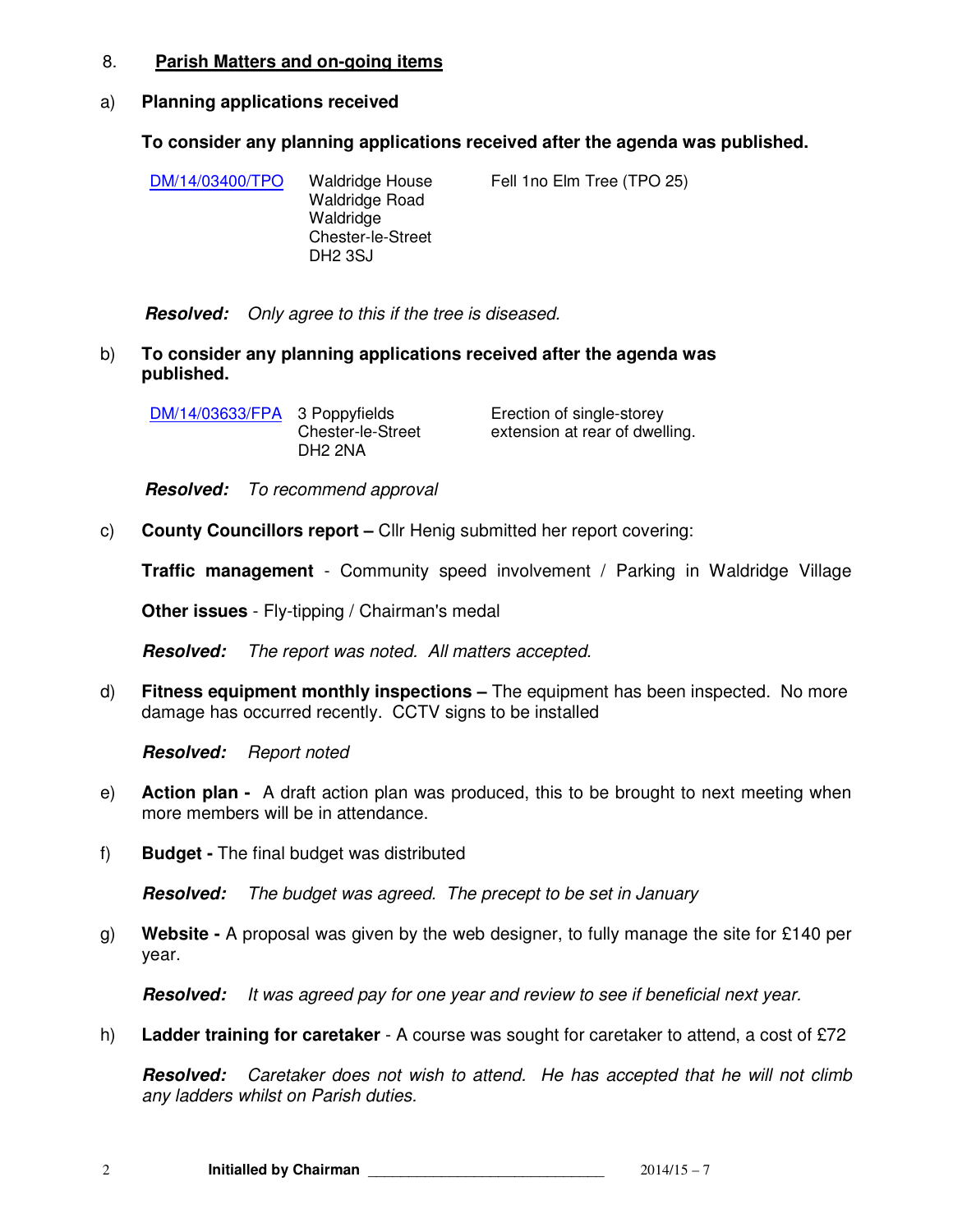i) **Parking problems in the village –** One location has been identified, this land is DCC owned

Cllr Henig to speak with DCC to see if the area is acceptable. Find the soil survey report which was carried out few years ago.

j) **Goal posts on Millennium Green -** No planning permission is needed. Costs range between £800 to £1200.

**Resolved:** It was agreed to put poster up and do a leaflet drop to inform residents of proposals. The Clerk to get costs of smaller 5 aside posts.

k) **Solar panels -** A project arranged by AAP have suggested installing solar panel on roof of parish rooms. A feasibility study would need to be carried out first. Costs would be covered by AAP, electricity would be paid for and extra would go back to AAP

**Resolved:** It was agreed to carry out feasibility study first to see if roof is strong enough. Further information

- l) **Scarecrow trail -** This to be placed on agenda for January, Cllr Foster not in attendance
- m) **Timetable of events** CDALC forthcoming events (if any)

No training available at present

n) **Clippings -** The winter clippings were distributed for approval

**Resolved:** Agreed ready to go to print

**These items were moved up the agenda as two councillors wished to leave early. Cheques were sighned.** 

o) **Waldridge in Bloom working group update –** 

Cllr Cork gave an update. Plants need to be ordered for summer bedding, the cost would be £2,310 if same plants ordered

Cost of new planters were sought from Durham County Council at £15.00 each

**Resolved:** It was agreed to order plants, It was agreed to check if correct price and get costs of triple pots.

p) **January meeting date -** The Clerk requested the date be changed due to outside commitments.

**Resolved:** It was agreed to change the date to Monday 12 January 2015

q) **Clerks Salary -** It was noted NALC agreement of 2.2% pay increase from January 2015 - March 2016, with one off payment £100 (£45.54) pro rata in December. The Clerk requested waiting until April to change salary increase, due to mix up in last years salary, very hard to make changes.

**Resolved:** The increase was noted and accepted. It was agreed to wait until April for increase to be effective.